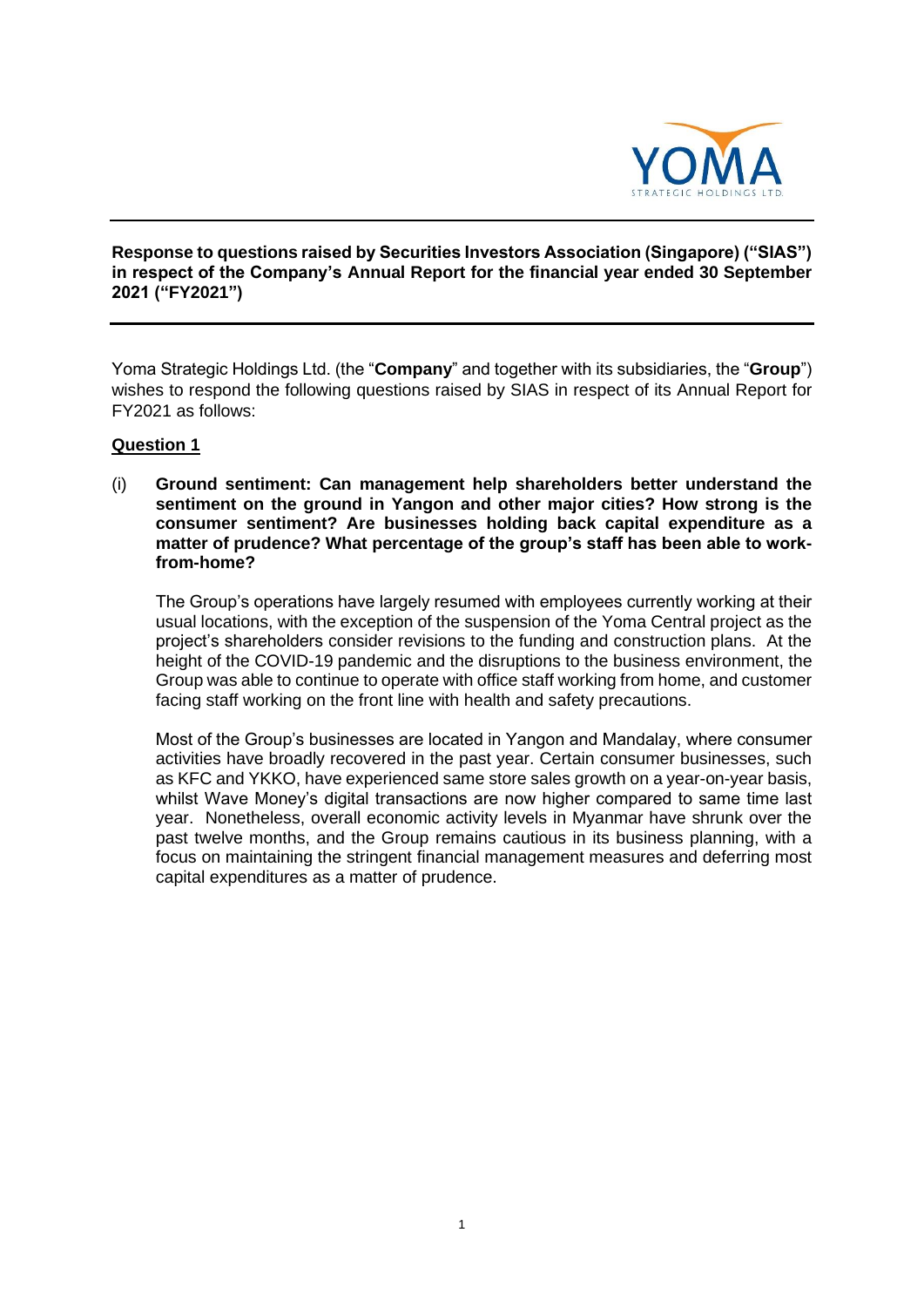

(ii) **Yoma Land: Has management received any requests for delays in settlement for City Loft @ StarCity? In addition, what is management's view of the demand for City Loft West which is expected to launch in the first half of 2022?** The company has also stated that the group will "continue to benefit as buyers increasingly look to invest and store their wealth in hard assets, in particular real estate" (page 4). **What is the basis of management's view that buyers will increasingly look to invest and store their wealth in real estate, presumably real estate in Myanmar given the "***uncertain operating environment in the country since 1 February 2021***"?** 

Management has received a few requests to delay settlement for City Loft @StarCity. However, these amounts are not substantial, and the affected payment terms are negotiated on a case by case basis. In line with the Group's belief that the buyers will increasingly look to invest and store their wealth in hard assets, in particular real estate, the Group remains positive about the long-term potential of the property development business, including City Loft West.

The Group has observed that historically in times of uncertainty the Myanmar people have rotated from financial assets, such as bank deposits and cash reserves, into hard assets, such as land, development properties and gold, as the store for wealth. Accordingly, the Group's real estate sales teams have seen increased levels of enquiry at both StarCity and Pun Hlaing Estate as compared to the prior year.

(iii) **Yoma F&B:** The group made the "strategic decision" to right size its Restaurants platform and closed Little Sheep Hotpot and Auntie Annie's brands. Other ventures, such as Metro Myanmar (distribution platform) and Access Myanmar, were also discontinued via liquidation or disposal. **Can management clarify if these are temporary measures or is the group carrying out the restructuring to refocus the group on the remaining businesses even after the pandemic?** 

Little Sheep Hotpot, Auntie Anne's™ and Metro Myanmar have been permanently closed. In addition, certain KFC and YKKO restaurant locations have also been closed. The Group believes that the right-sizing of its Restaurant platform will result in better financial performance going forward. To clarify, the disposal of Access Myanmar was done in connection with the restructuring of the business into Seagram MM to continue with the production and distribution of whisky in Myanmar.

Whilst the Group believes that F&B remains an attractive opportunity in Myanmar over the long term, it is of the view that the Real Estate and Financial Services pillars will contribute the significant part of the Group's business performance over the next three to five years.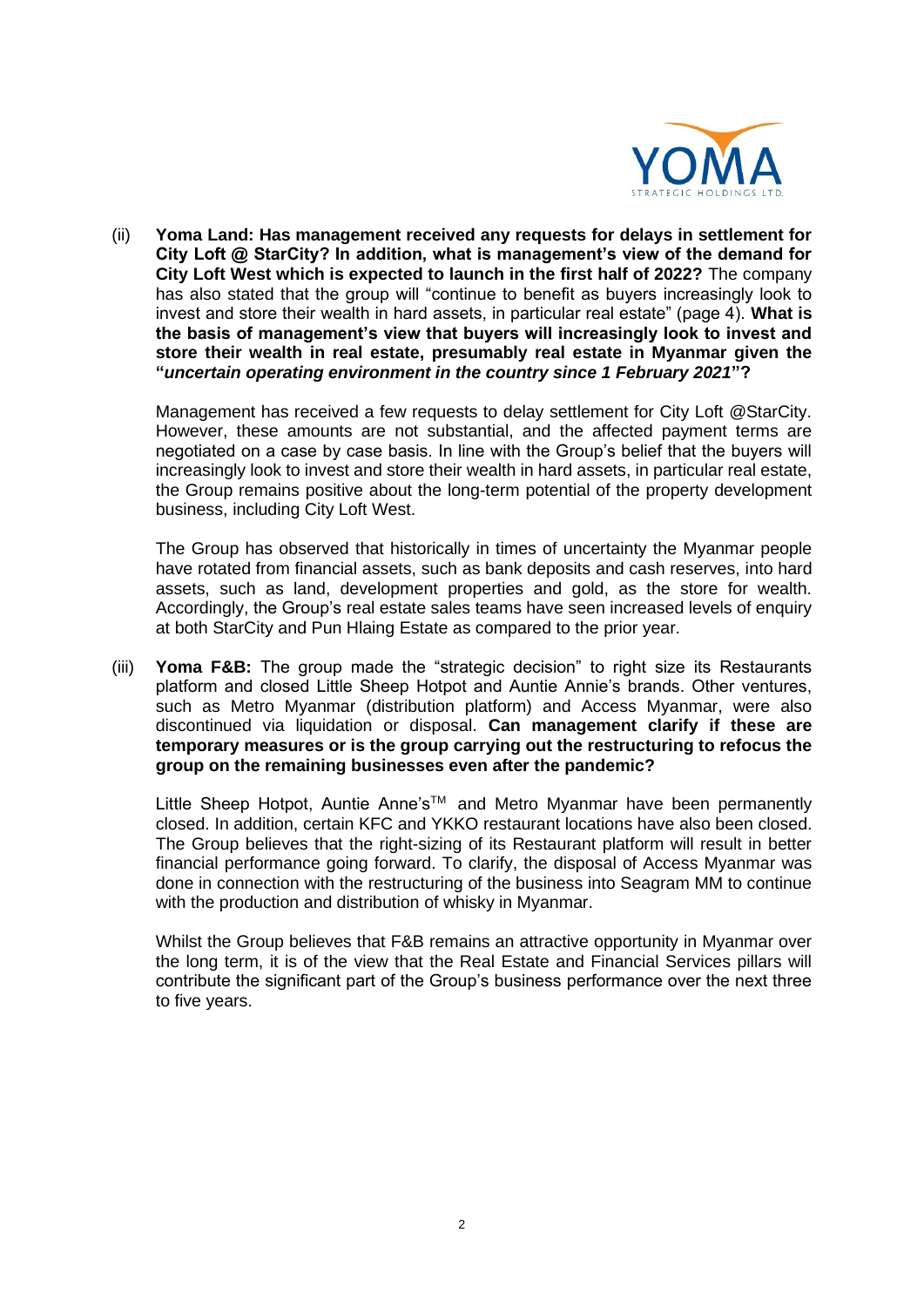

### (iv) **Yoma Fleet: Has management observed any signs of credit deterioration in the leasing business?**

Overdue accounts receivables have increased over the past year. As such, Yoma Fleet has taken a conservative approach in provisioning against these receivables, notwithstanding the equipment collateral held under the lease contracts, to be adequately covered for potential losses. Furthermore, the gains on sale for the equipment collateral have averaged around 3% above the net book values of the receivables. Therefore, the Group expects most of these provisions to be written back over time.

(v) **Working capital:** As shown in the consolidated statement of cash flows (pages 96 & 97), the group raised net cash from financing activities of US\$144.1 million in FP2020 and US\$32.6 million in FY2021. Cash and cash equivalents at the end of FY2021 amount to US\$26.9 million. **Does the group have sufficient working capital to fund its operations? With US\$92.96 million recognised as current borrowings, how will the group be able to repay or refinance its debt as and when they fall due?** 

The Group has sufficient working capital to fund its operations. The Group is actively managing its balance sheet and is currently undergoing a deleveraging exercise and exploring potential asset disposals. As stated in the Group's unaudited financial statements for the six months ended 31 March 2021 and for the full financial year ended 30 September 2021 and in the Annual Report 2021, the Group will continue to remain prudent in managing its costs and focus on driving efficiencies in its businesses. Many of the stringent financial management measures will remain in place and are expected to result in improved profitability in the coming year. Furthermore, the Group has revised the payment schedules for certain loan facilities and discussions regarding covenant frameworks remain ongoing. The Group will continue to engage with its lenders to ensure a stable liquidity position and minimise any adverse impact to the Group.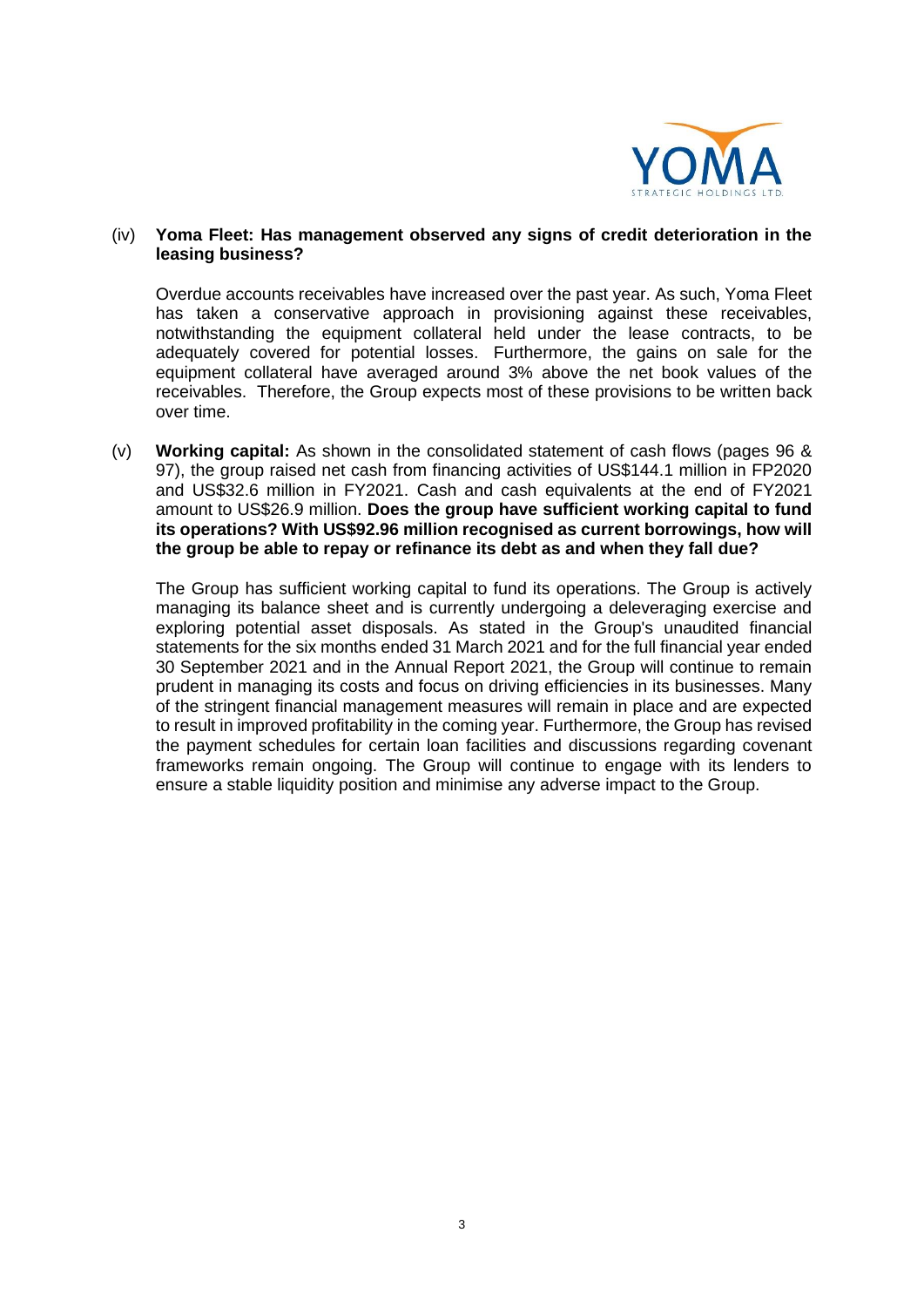

# **Question 2**

On 17 January 2022, the company announced that the group would be acquiring from Telenor Group its 51% stake of Digital Money Myanmar Limited ("Wave Money") for USD 53 million. The company's announcement can be found here:

https://links.sgx.com/FileOpen/ProposedAcquisitionofControllingInterestinDMM.ashx?App=A nnouncement&FileID=697724

If and when the transaction is concluded, the company will become the largest and controlling shareholder of Wave Money and will continue to drive Wave Money's leading role in Myanmar's fintech sector.

### (i) **Can management help shareholders understand the penetration rate of Wave Money in Myanmar? Who are the competitors and what market share does Wave Money have?**

Wave Money is the leading non-bank financial services provider in Myanmar. As stated in the announcement on 17 January 2022, the company has over 45,000 active agents in 295 out of 330 townships nationwide. Competitors of Wave Money include True Money and MPT Money in the money transfer business and KBZ Pay, the mobile finance services application of KBZ Bank, in digital wallet business. In Myanmar, Wave Money has over a 90% market share in the money transfer business based on proprietary market research results and has one of the largest digital wallets supported by an extensive cash in and cash out agent network.

### (ii) **Did the board carry out an independent valuation of Wave Money as part of its due diligence process? If not, what was the board approval process?**

The Company is a 44% shareholder of Wave Money and has board representation in the company. As such, Management is actively involved in the business of Wave Money and the Board has been fully apprised of its business. In arriving at the consideration for the recently announced acquisition from Telenor, the Company took into account, *inter alia*, the valuation previously agreed in relation to the proposed strategic partnership in Wave Money with Ant Group and the Group's proposed acquisition of controlling interest from Telenor in 2020, the economic and business developments in Myanmar since those previous announcements, Wave Money's recent financial performance along with its earnings and growth potential, the potential synergies in collaborating with the Group's other businesses, comparable market valuations for similar fintech players and the current level of cash on Wave Money's balance sheet. As such, there was no independent valuation of Wave Money.

### (iii) **Does the group have the expertise and experience to manage and grow Wave Money?**

Yes. There is a strong management team in place at Wave Money and the Group has been actively engaged in the board of Wave Money.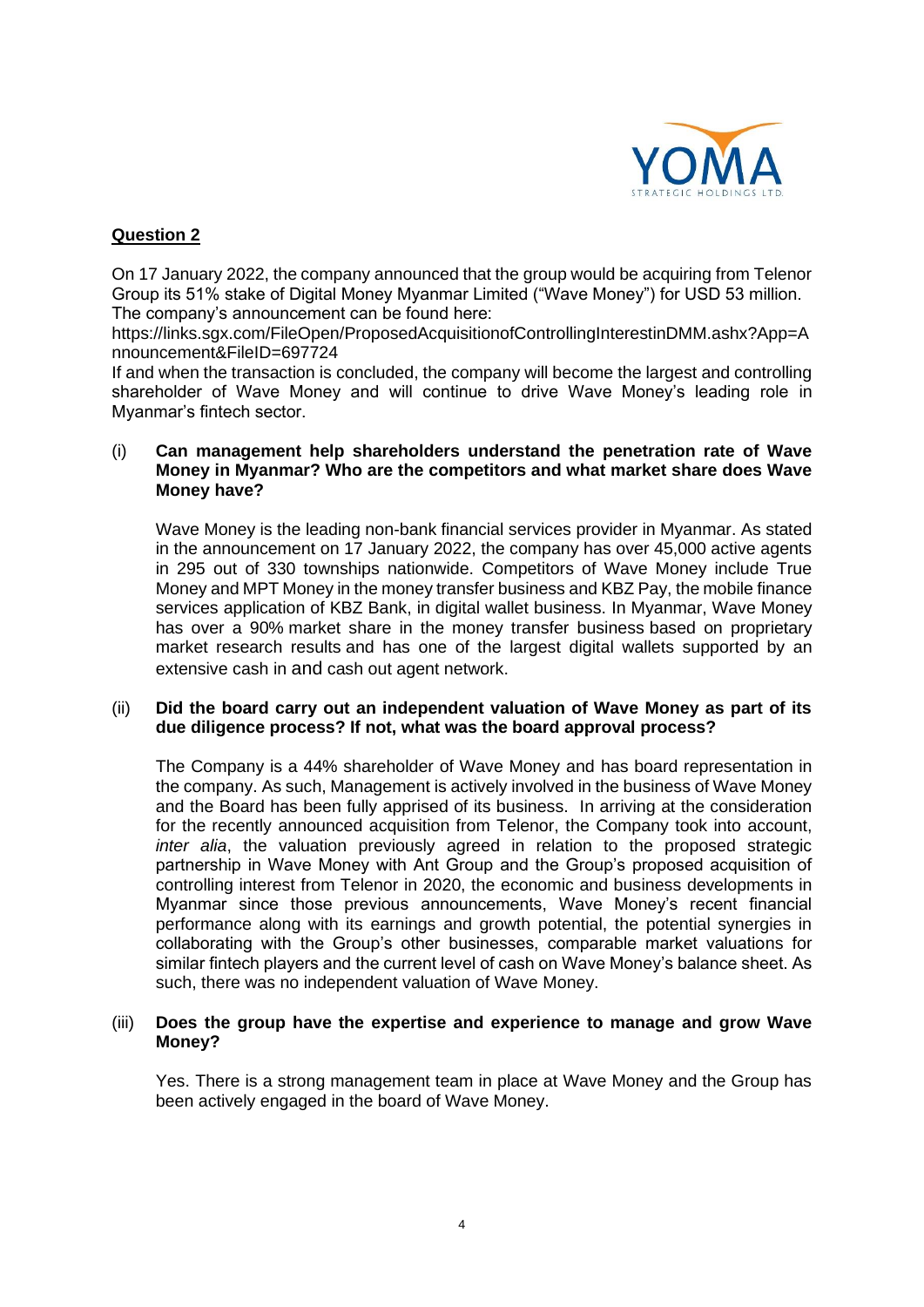

### (iv) **Will this significantly alter the risk profile of the group?**

The Company is of the view that there would be no material change in the risk profile of the Group arising from the proposed acquisition of a controlling stake in Wave Money given that the Group already holds 44% interest in Wave Money and the Wave Money business has been part of the Group's Financial Services pillar since 2018. Wave Money is not a new business and the proposed acquisition will only result in an expansion of an existing business pillar within the Group.

### (v) **Has the board evaluated the regulatory risks of Wave Money, given that the fintech space is new and especially so under the "***uncertain operating environment in the country since 1 February 2021?*

The Board has been regularly updated and has reviewed the risk profile of Wave Money, including the regulatory environment in Myanmar. The Group is actively engaged with the Central Bank of Myanmar on a number of levels, including Wave Money.

#### (vi) **How is the group seeking out new investors for Yoma MFS to co-invest in Wave Money? What progress has been made?**

In support of the proposed acquisition, the Group is in advanced discussions with the consortium investors for Yoma MFS who are aligned with the long-term strategic vision for and prospects of Wave Money. More information on the consortium investors would be made upon execution of the definitive agreements relating to their investment in Yoma MFS.

# **Question 3**

On 29 December 2021, the company announced the proposed restructuring of the investment by Ayala Corporation. The group had entered into a new agreement with Ayala to restructure the subscription of the Second Tranche Placement Shares into a perpetual loan that can only be redeemed by way of allotment and issuance of ordinary shares in the capital of the company. The Restructured Loan will be redeemed by way of allotment and issuance of Redemption Shares at the share issue price of S\$0.45 per Redemption Share. An EGM will be convened to seek shareholders' approval of the Proposed Redemption Shares Issuance.

(i) **Can the board/management help shareholders understand if there are any major capital expenditure required in the next 18-24 months?** As noted in the annual report, the group has already implemented stringent financial management measures, including strict cost controls, cash preservation initiatives, potential asset disposals and the deferral of most capital expenditures.

Please refer to the replies to Questions 1(i) and 1(v).